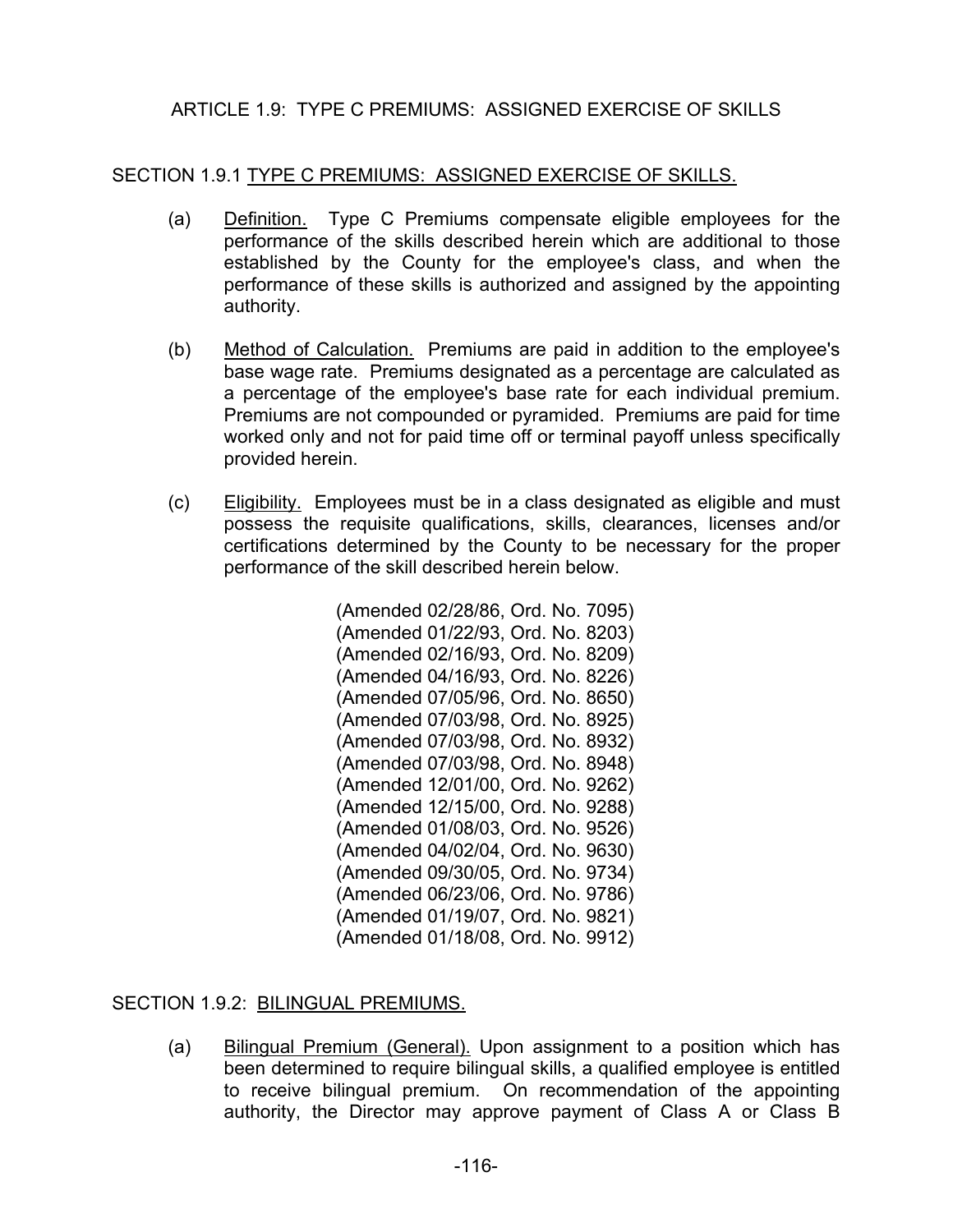bilingual premium to an employee assigned to a position designated as requiring a Class A or Class B bilingual employee and where qualifications have been determined by the Director. Employees may only receive one bilingual premium at a time. In order to insure adequate level of bilingual proficiency, the Department of Human Resources may require periodic evaluation of incumbents receiving bilingual premium.

- Class A: The rate for Class A bilingual skill is forty dollars (\$40) biweekly; fifty cents (\$0.50) per hour for eighty (80) hours of paid service – thereafter, the FLSA regular rate for overtime shall apply. To qualify for this rate, the employee must be assigned to a position designated as requiring bilingual skills fifty percent (50%) or more of the time or forty (40) hours or more in an eighty (80) hour biweekly pay period or to a position designated as requiring technical bilingual skills (reading, writing, translation). This fifty percent (50%) usage requirement shall mean the actual time spent conversing or interpreting in a second language.
- Class B: The rate of Class B bilingual skills is twenty dollars  $(\$20)$ biweekly; twenty-five cents (\$0.25) per hour for eighty (80) hours of paid service – thereafter, the FLSA regular rate for overtime shall apply. To qualify for this rate, the employee must be assigned to a position designated as requiring bilingual skills less than fifty percent (50%) of the time or thirty-nine (39) hours or less in an 80-hour biweekly pay period. This fifty percent (50%) or less usage requirement shall mean the actual time spent conversing or interpreting in a second language.

Employees in positions designated as bilingual on or before June 28, 1979, shall continue to receive Class A bilingual premium while in that specific position. Employees assigned to positions June 29, 1979, or after shall receive either Class A or Class B bilingual premium, as appropriate.

### Eligible Classes:

Classes designated AE, CL, CM, CR, FS, MM, PR, PS, SS, HS, RN, and 005225 Human Services Control Specialist 005246 Patient Services Specialist III (T)

For purposes of terminal pay, bilingual premium shall not be computed in the employee's base wage rate.

- (b) Protective Services Supervisor (005259) Spanish Retention Bilingual Premium.
	- (1) The appointing authority may assign a Protective Services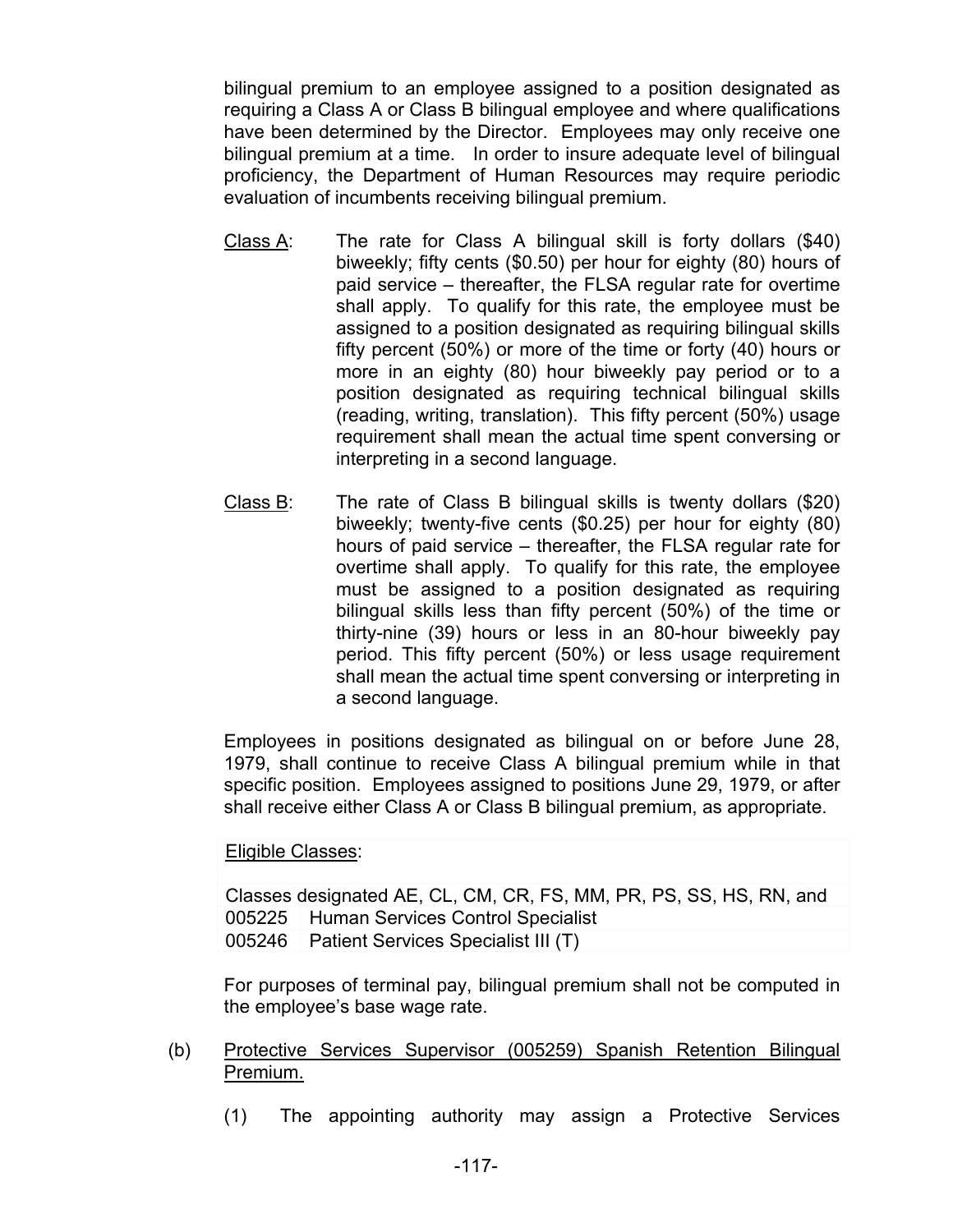Supervisor to perform Spanish bilingual duties in child protective services positions in the Children's Services Bureau which have been identified and designated as requiring Spanish bilingual skills. The Health & Human Services Agency will recommend the effective date for Spanish bilingual pay as the date the employee is assigned such duties or passes the Spanish bilingual proficiency test, whichever is later. In order to ensure an adequate level of Spanish bilingual proficiency, the Director, Department of Human Resources, may require periodic evaluation of incumbents receiving the premium.

- Class A: The rate for Class A Spanish bilingual skills is seventy-two dollars (\$72) biweekly; ninety cents (\$0.90) per hour for eighty (80) hours of paid service – thereafter, the FLSA regular rate for overtime shall apply. To qualify for this rate, the employee must be assigned to a position designated as requiring Spanish bilingual skills fifty percent (50%) or more of the time or forty (40) hours or more in an eighty (80) hour biweekly pay period, or to a position designated as requiring technical Spanish bilingual skills (reading, writing and translation). The fifty percent (50%) usage requirement shall mean the actual time spent conversing or interpreting in the Spanish language.
- Class  $B$ : The rate of Class B Spanish bilingual skills is forty dollars (\$40) biweekly; fifty cents (\$0.50) per hour for eighty (80) hours of paid service – thereafter, the FLSA regular rate for overtime shall apply. To qualify for this rate, the employee must be assigned to a position designated as requiring Spanish bilingual skills less than fifty percent (50%) of the time or thirtynine (39) or less hours in an eighty (80) hour biweekly pay period. This fifty percent (50%) usage requirement shall mean the actual time spent conversing or interpreting in the Spanish language.

Employees in designated classes eligible to receive this premium shall not also be eligible to receive the Bilingual Premium contained in (a) above.

For purposes of terminal pay, this Spanish bilingual premium shall not be computed in the employee's base wage rate.

(c) Retention/Recruitment Bilingual Premium (All languages). The appointing authority may assign a qualified employee to perform bilingual duties in positions which have been identified and designated as requiring such bilingual skills. The Agency will recommend the effective date for bilingual pay as the date the employee is assigned such duties, or passes the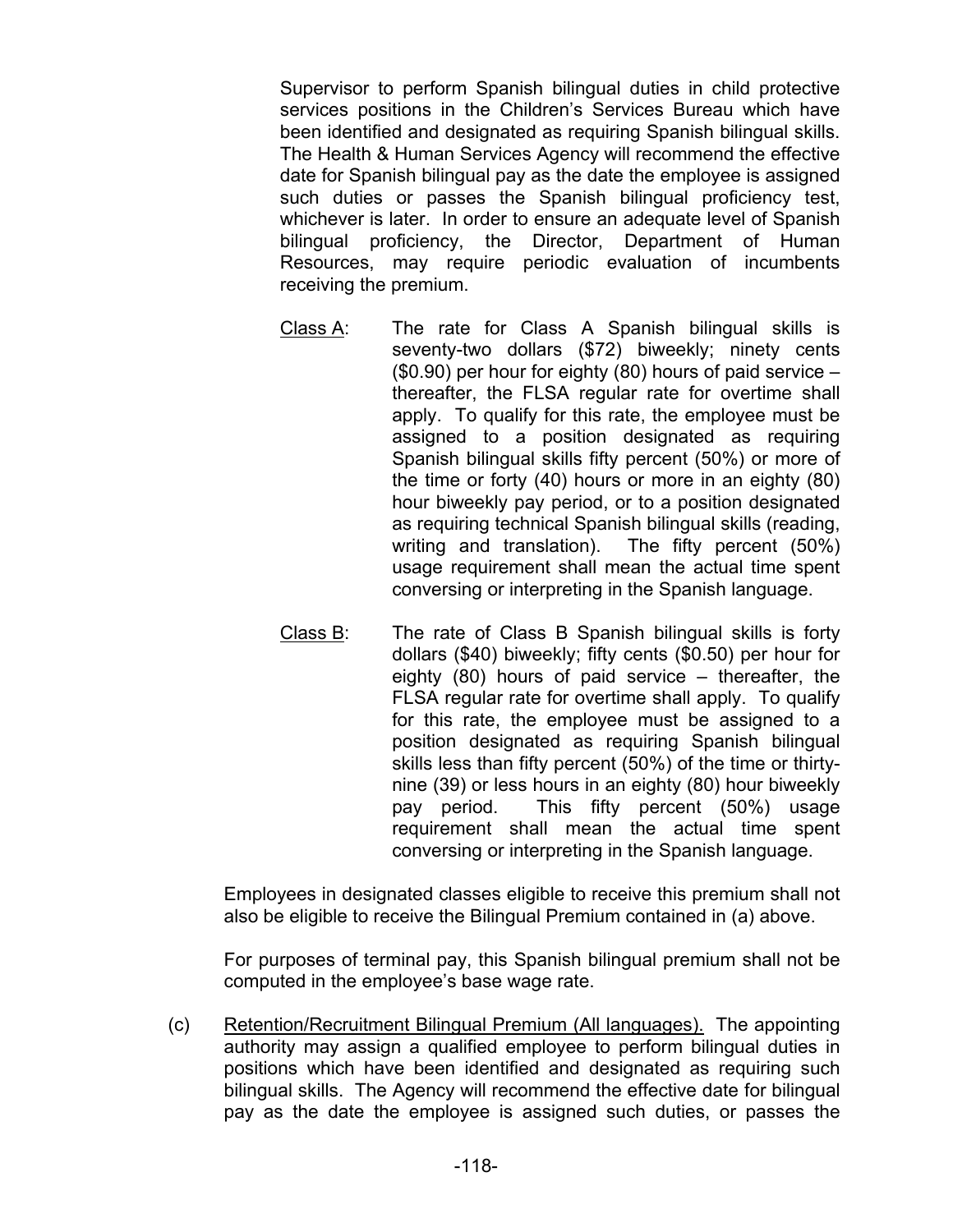bilingual proficiency test, whichever is later. In order to ensure an adequate level of bilingual proficiency, the Director, Department of Human Resources, may require periodic evaluation of incumbents receiving the premium.

- Class A: The rate for Class A bilingual skills is sixty dollars (\$60) biweekly; seventy-five cents (\$0.75) per hour for eighty (80) hours of paid service - thereafter, the FLSA regular rate for overtime shall apply. To qualify for this rate, the employee must be assigned to a position designated as requiring bilingual skills fifty percent (50%) or more of the time or forty (40) hours or more in an 80-hour biweekly pay period, or to a position designated as requiring technical bilingual skills (reading, writing translation). The fifty percent (50%) usage requirement shall mean the actual time spent conversing or interpreting in a second language.
- Class B: The rate of Class B bilingual skills is thirty dollars (\$30) biweekly; \$0.375 per hour for eighty (80) hours of paid service - thereafter, the FLSA regular rate for overtime shall apply. To qualify for this rate, the employee must be assigned to a position designated as requiring bilingual skills less than fifty percent (50%) of the time or thirty-nine (39) hours or less in an 80-hour biweekly pay period. This fifty percent (50%) usage requirement shall mean the actual time spent conversing or interpreting in a second language.

Eligible Classes:

| 005223 Human Services Specialist     |
|--------------------------------------|
| 004911 Social Services Aide          |
| 004913 Protective Services Assistant |

Employees in positions designated as bilingual on or before June 28, 1979, shall continue to receive Class A bilingual premium while in any bilingual position. Employees assigned to positions June 29, 1979, or after shall receive either Class A or Class B bilingual premium, as appropriate.

For purposes of terminal pay, bilingual premium shall not be computed in the employee's base wage rate.

(d) Bilingual Premium (Protective Service Worker/Social Worker Recruitment/Retention). The appointing authority may assign a qualified employee to perform bilingual duties in child welfare services and social worker positions which have been identified and designated as requiring bilingual skills. The Health & Human Services Agency will recommend the effective date for bilingual pay as the date the employee is assigned such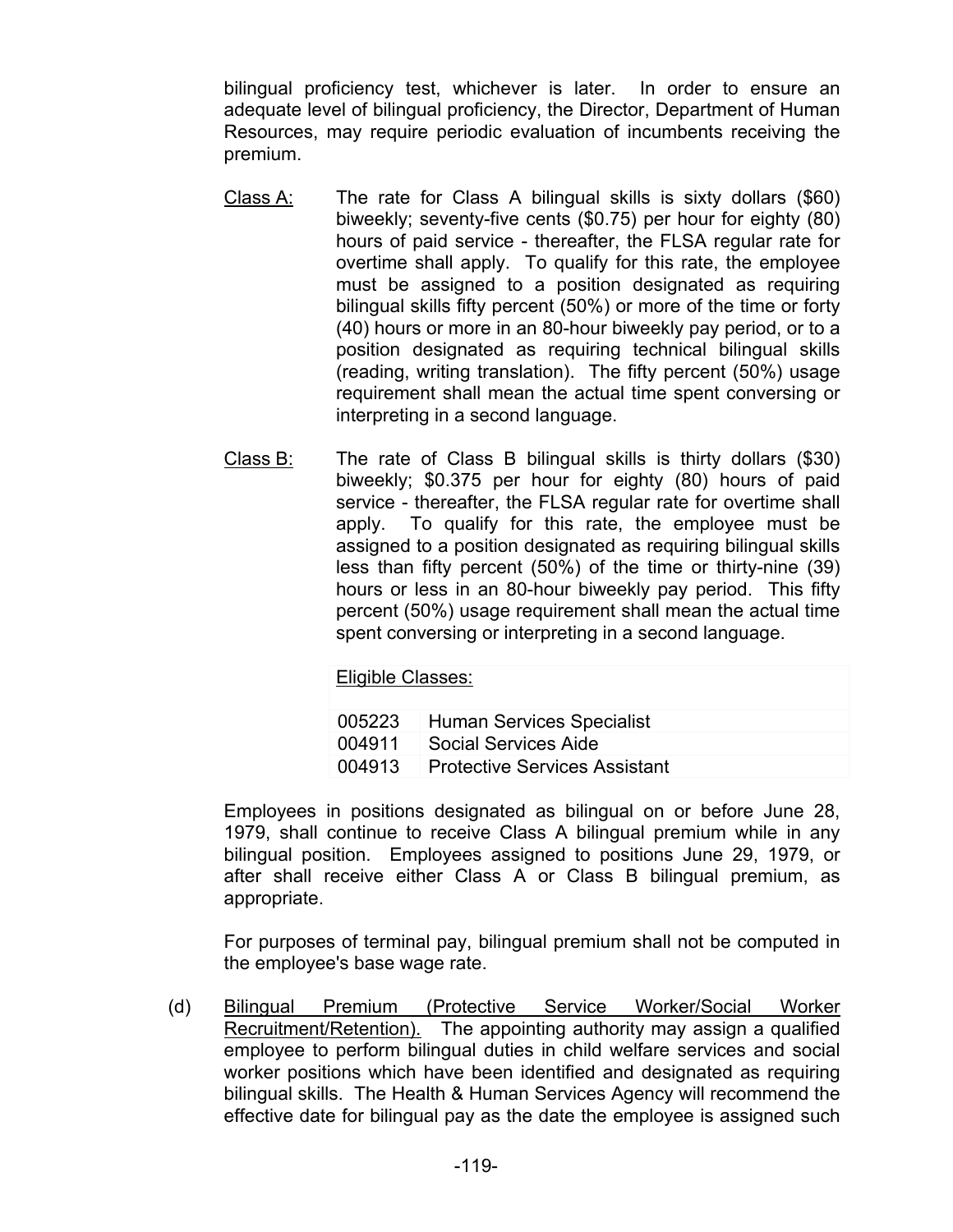duties or passes the bilingual proficiency test, whichever is later. In order to ensure an adequate level of bilingual proficiency, the Director, Department of Human Resources, may require periodic evaluation of incumbents receiving the premium.

- Class A: The rate for Class A bilingual skills is ninety dollars (\$90) biweekly; \$1.125 per hour for eighty (80) hours of paid service - thereafter, the FLSA regular rate for overtime shall apply. To qualify for this rate, the employee must be assigned to a position designated as requiring bilingual skills fifty percent (50%) or more of the time or forty (40) hours or more in an 80-hour biweekly pay period, or to a position designated as requiring technical bilingual skills (reading, writing and translation). The fifty percent (50%) usage requirement shall mean the actual time spent conversing or interpreting in a second language.
- Class B: The rate of Class B bilingual skills is forty-five dollars (\$45) biweekly; \$0.5625 per hour for eighty (80) hours of paid service - thereafter, the FLSA regular rate for overtime shall apply. To qualify for this rate, the employee must be assigned to a position designated as requiring bilingual skills less than fifty percent (50%) of the time or thirty-nine (39) or less hours in an 80-hour biweekly pay period. This fifty percent usage requirement shall mean the actual time spent conversing or interpreting in a second language.

Eligible Classes:

| 005254 Senior Protective Services Worker |
|------------------------------------------|
| 005253 Protective Services Worker        |
| 005261 Health Services Social Worker     |
| 005260 Social Worker III                 |
| 005265 Social Worker II                  |
| 005235 Social Worker I                   |

For purposes of terminal pay, this bilingual premium shall not be computed in the employee's base wage rate.

> (Amended 2/12/10, Ord. No. 10026) (Amended 3/26/10, Ord. No. 10043)

(e) Deputy Sheriff Bilingual Premiums. For classes designated DS the appointing authority may require a qualified employee to perform bilingual duties in positions which have been identified and designated as requiring such bilingual skills. In order to ensure an adequate level of bilingual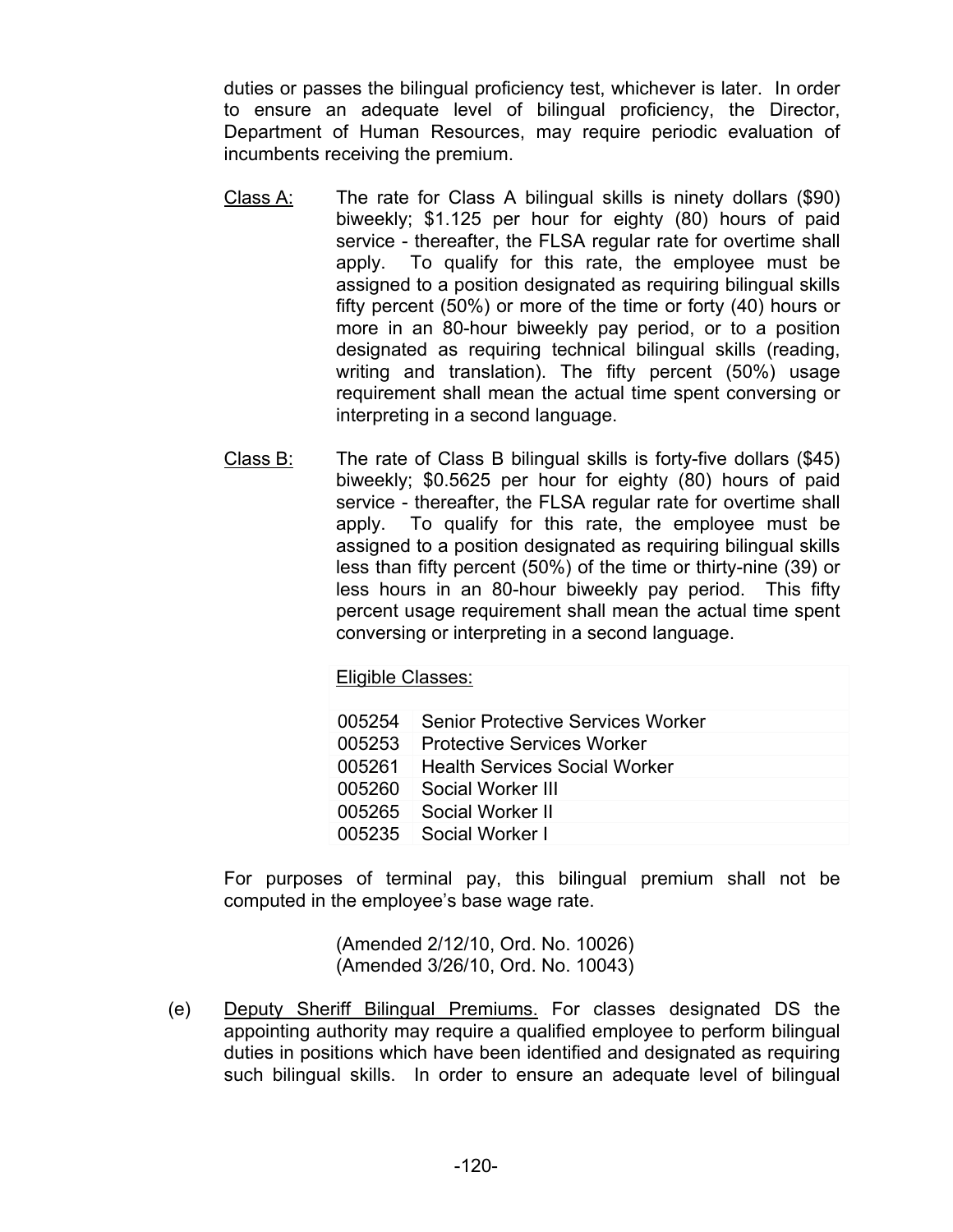proficiency, the Director, Department of Human Resources, may require periodic evaluation of incumbents receiving bilingual premium.

Class A: The rate for Class A bilingual skills is \$32.30 biweekly, based on \$0.38/hour for an eighty-five (85) hour standard work period. Thereafter, the FLSA regular rate for overtime shall apply. To qualify for this rate, the employee must be assigned to a position designated as requiring bilingual skills.

For purposes of terminal pay, bilingual premium shall not be computed in the employee's base wage rate.

- (f) District Attorney Investigator Bilingual Premiums. For employees in classes designated DI and DM, the appointing authority may require a qualified employee to perform bilingual duties in positions which have been identified and designated as requiring such bilingual skills. In order to ensure an adequate level of bilingual proficiency, the Director, Department of Human Resources may require periodic evaluation of incumbents receiving bilingual premium.
	- Class A: The rate for Class A bilingual skills is fifty dollars (\$50.00) biweekly; \$0.625 per hour for eighty (80) hours of paid service – thereafter, the FLSA regular rate for overtime shall apply. To qualify for this rate, the employee must be assigned to a position designated as requiring bilingual skills fifty percent (50%) or more of the time or forty (40) hours or more in an eighty (80) hour biweekly pay period or to a position designated as requiring technical bilingual skills (reading, writing, translation). This fifty percent (50%) usage requirement shall mean the actual time spent conversing or interpreting in a second language.
	- Class B: The rate for Class B bilingual skills is twenty-five dollars (\$25.00) biweekly; \$0.3125 per hour for eighty (80) hours of paid service – thereafter, the FLSA regular rate for overtime shall apply. To qualify for this rate, the employee must be assigned to a position designated as requiring bilingual skills less than fifty percent (50%) of the time or thirty-nine (39) hours or less in an eighty (80) hour biweekly pay period. This fifty percent (50%) or less usage requirement shall mean the actual time spent conversing or interpreting in a second language.

For purposes of terminal pay, bilingual premium shall not be computed in the employee's base wage rate.

(Added 09/28/18, Ord. No. 10560)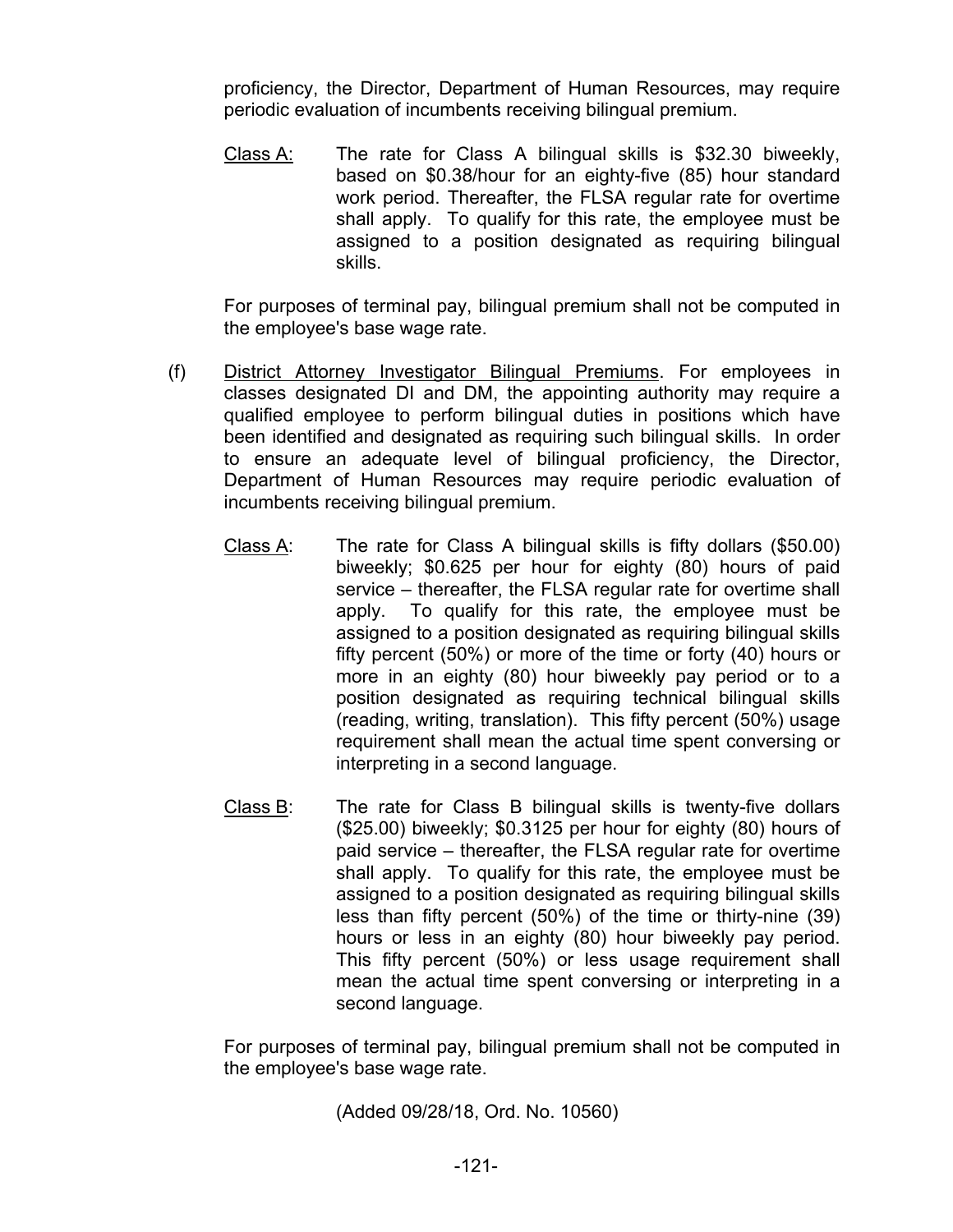- (g) Other Bilingual Premiums. For employees in classes designated AM, AS, DA, PD, PM, PO and any employee except employees in Class 5725, International Case Coordinator or those in classes designated in (a) (b), (c), (d), (e), or (f) above, the appointing authority may require a qualified employee to perform bilingual duties in positions which have been identified and designated as requiring such bilingual skills. In order to ensure an adequate level of bilingual proficiency, the Director, Department of Human Resources may require periodic evaluation of incumbents receiving bilingual premium.
	- Class A: The rate for Class A bilingual skills is thirty-two dollars and thirty cents (\$32.30) biweekly. To qualify for this rate, the employee must be assigned to a position designated as requiring bilingual skills fifty percent (50%) or more of the time or forty (40) hours or more in an eighty (80) hour biweekly pay period or to a position designated as requiring technical bilingual skills (reading, writing, translation). This fifty percent (50%) usage requirement shall mean the actual time spent conversing or interpreting in a second language.
	- Class B: The rate for Class B bilingual skills is sixteen dollars and fifteen cents (\$16.15) biweekly. To qualify for this rate, the employee must be assigned to a position designated as requiring bilingual skills less than fifty percent (50%) of the time or thirty-nine (39) hours or less in an eighty (80) hour biweekly pay period. This fifty percent (50%) or less usage requirement shall mean the actual time spent conversing or interpreting in a second language.

Employees in positions designated as bilingual on or before June 28, 1979, shall continue to receive Class A bilingual premium while in that specific position. Employees assigned to positions June 29, 1979, or after, shall receive either Class A or Class B bilingual premium, as appropriate.

For purposes of terminal pay, bilingual premium shall not be computed in the employee's base wage rate.

> (Amended 02/28/86, Ord. No. 7095) (Amended 01/22/93, Ord. No. 8203) (Amended 02/16/93, Ord. No. 8209) (Amended 04/16/93, Ord. No. 8226) (Amended 07/05/96, Ord. No. 8650) (Amended 07/03/98, Ord. No. 8925) (Amended 07/03/98, Ord. No. 8932) (Amended 07/03/98, Ord. No. 8948) (Amended 12/01/00, Ord. No. 9262)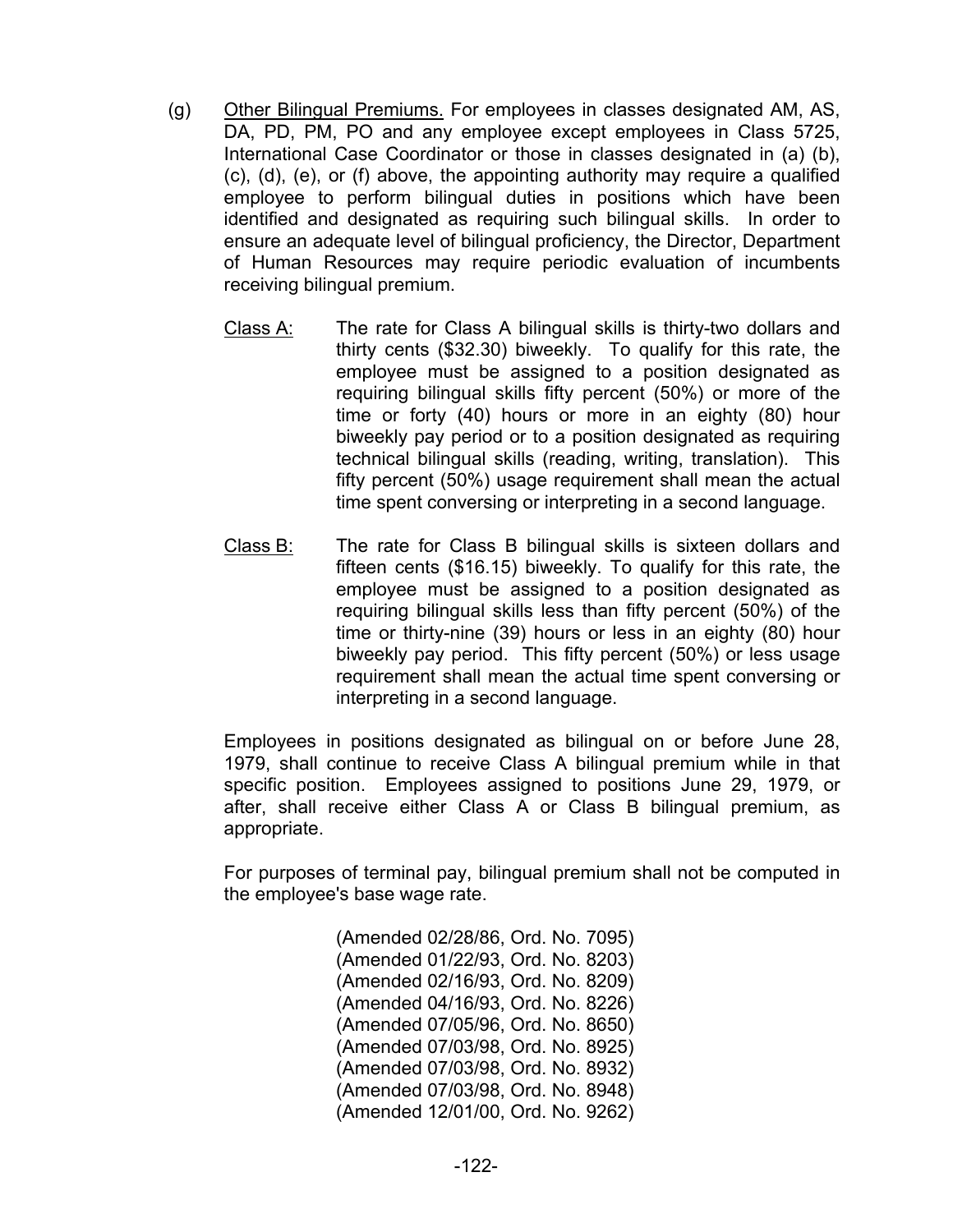(Amended 12/15/00, Ord. No. 9288) (Amended 01/08/03, Ord. No. 9526) (Amended 04/02/04, Ord. No. 9630) (Amended 09/30/05, Ord. No. 9734) (Amended 06/23/06, Ord. No. 9786) (Amended 01/19/07, Ord. No. 9821) (Amended 01/18/08, Ord. No. 9912) (Amended 09/28/18, Ord. No. 10560)

SECTION 1.9.3: DIVER. Eligible employees assigned as members of the Sheriff's Underwater Search and Recovery Team, and who possess the require clearances and certifications as underwater diver, shall be paid four dollars and forty cents (\$4.40) per hour (pro-rata for periods of less than an hour) for time worked from arrival at the command post to when relieved of duty. This premium is not applicable to diving training time.

#### Eligible Classes:

| 005746 Deputy Sheriff       |
|-----------------------------|
| 005780 Sheriff's Lieutenant |
| 005790 Sheriff's Sergeant   |
|                             |

(Amended 01/18/08, Ord. No. 9912)

SECTION 1.9.4: (Repealed 12/19/86, Ord. No. 7254)

SECTION 1.9.5: TRANSCRIBING ASSIGNMENT. An employee in an eligible class who is regularly assigned and certified by the appointing authority as working more than fifty percent (50%) of his/her time, or who is assigned more than forty (40) hours in any one (1) biweekly pay period, to transcribe from mechanical dictating equipment on a continuous basis, shall be paid an hourly premium of thirty-seven and one-half cents (\$.375). This premium shall apply to time worked and shall not apply toward paid time off or terminal payoff.

| Eligible Classes: |                                  |  |
|-------------------|----------------------------------|--|
|                   | 002700 Office Assistant          |  |
|                   | 002729 Office Support Specialist |  |
|                   | 002730 Senior Office Assistant   |  |

(Amended 12/09/03, Ord. No. 9618) (Amended 04/27/07, Ord. No. 9838) (Amended 01/18/08, Ord. No. 9912)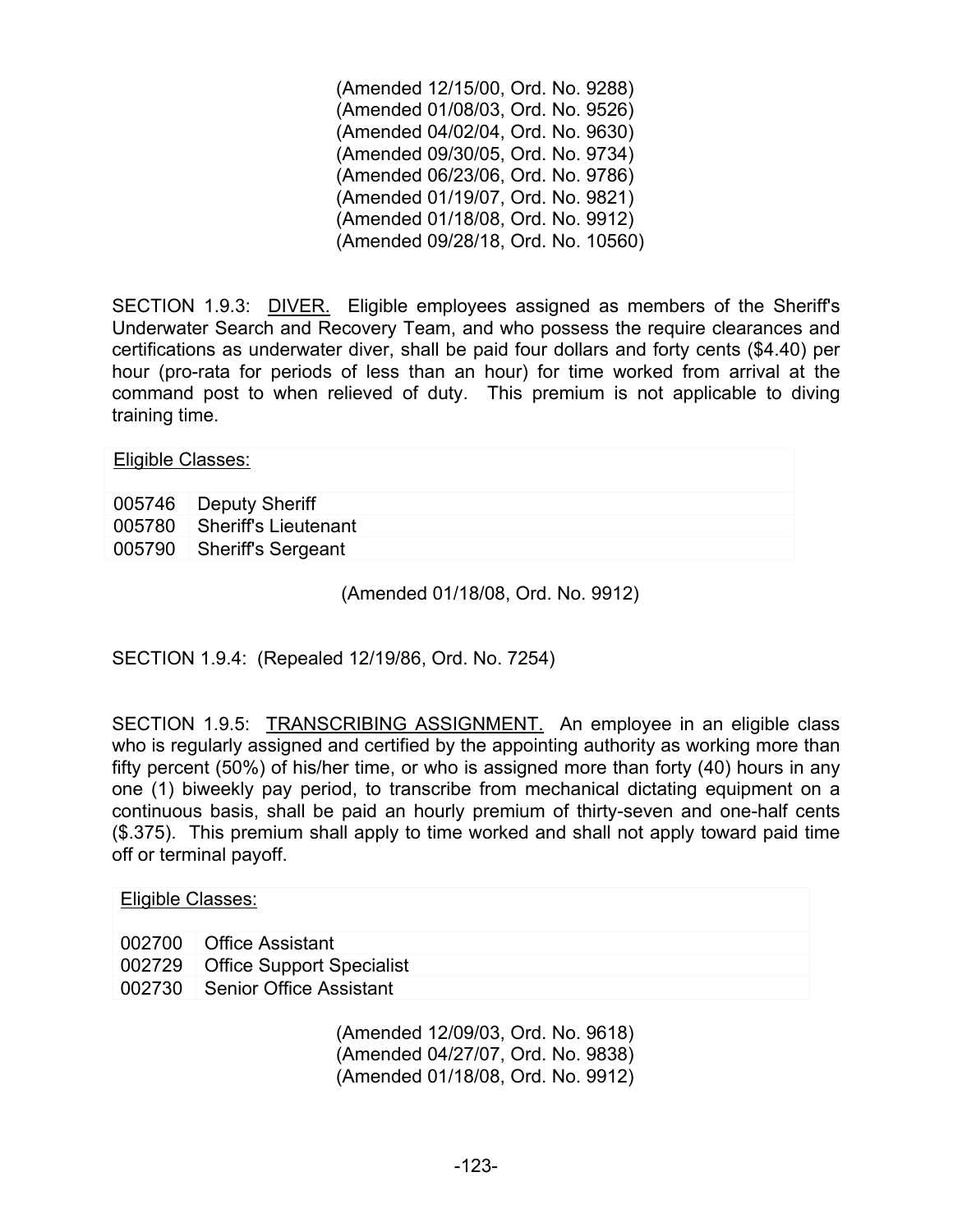SECTION 1.9.6: (Repealed 05/09/86, Ord. No. 7112)

SECTION 1.9.7: (Repealed 06/27/03, Ord. No. 9562)

SECTION 1.9.8: (Repealed 09/29/06, Ord. No. 9799)

SECTION 1.9.9: SEWING ROOM SUPERVISOR, SPECIAL ASSIGNMENT PREMIUM. Employees in class 007530, Sewing Room Supervisor that are assigned to Las Colinas Detention and Reentry Facility and are responsible for the uniform production, including the supervision of staff, shall be compensated an additional ten percent (10%) in addition to the employee's base wage rate. This premium shall apply to paid leave, but not to terminal payoff.

> (Added 10/08/02, Ord. No. 9507) (Amended 01/18/08, Ord. No. 9912) (Amended 01/10/14, Ord. No. 10314) (Amended 10/31/14, Ord. No. 10354)

## SECTION 1.9.10: FEDERAL COURT OR APPELLATE ASSIGNMENT

Eligible employees in the Confidential Paralegal (class no. 003934) and Confidential Senior Paralegal (class no. 002931) classifications, who are assigned to assist in motion or trial preparation in Federal District Court or in the preparation of appellate briefs in a State Court of Appeal, U.S. Court of Appeals for the Ninth Circuit or the United States Supreme Court, shall be compensated an additional five (5%) in addition to the employee's base wage rate. The premium shall apply to paid leave, but shall not apply to terminal payoff.

> (Added 01/19/07, Ord. No. 9821) (Amended 02/17/17, Ord. No. 10456)

### SECTION 1.9.11: SPECIAL ENFORCEMENT DETAIL AND SPECIAL RESPONSE TEAM PREMIUM

An employee assigned by the department to the Special Enforcement Detail or Special Response Team shall be compensated an additional two point five percent (2.5%) in addition to the employee's base wage rate. The specific number of employees assigned by the department will be dependent on organization needs as determined by the appointing authority.

This premium pay provided to employees shall not be considered a permanent form of additional compensation. This premium pay will only be provided to those employees actually assigned by the appointing authority.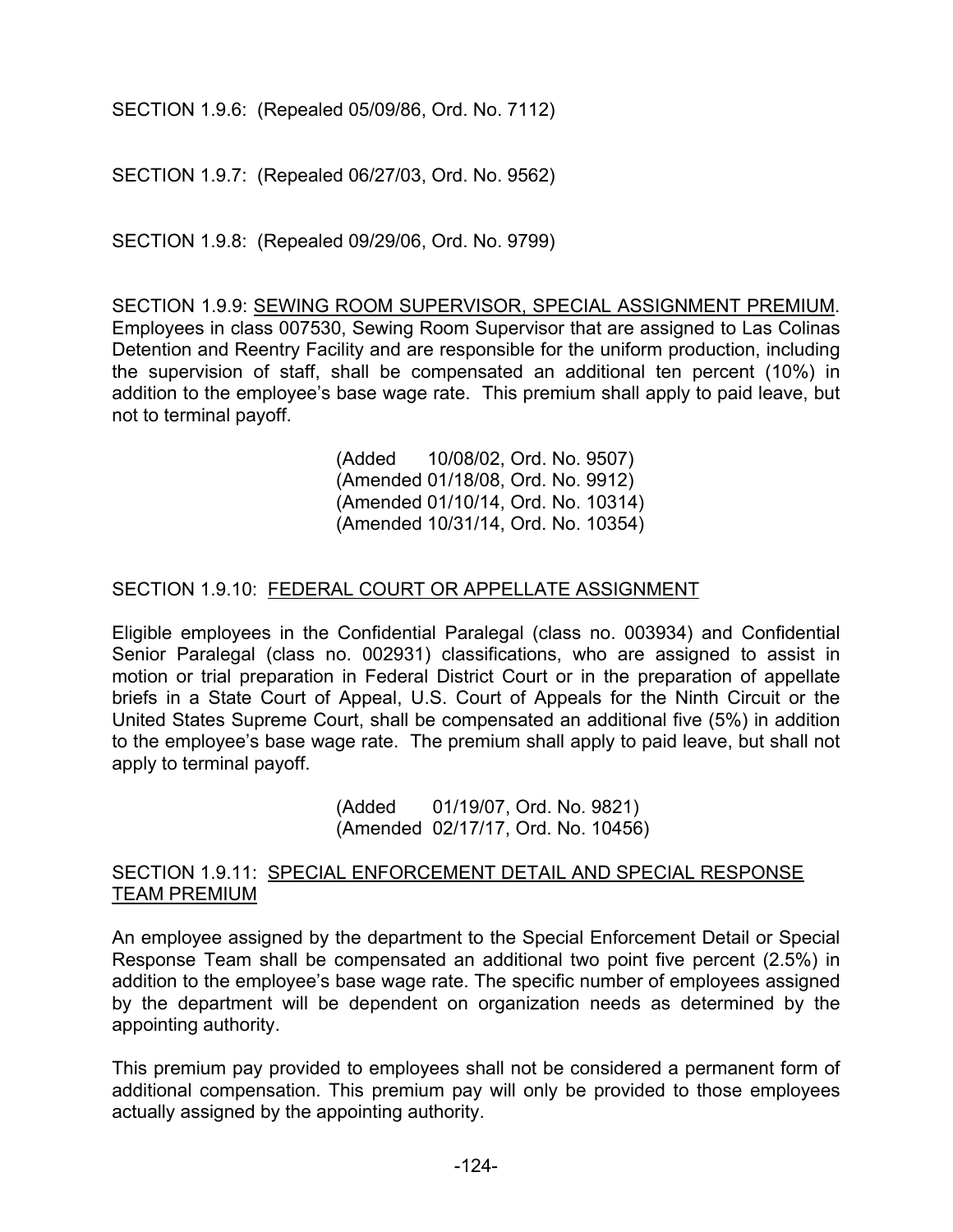Employees who are assigned to the Special Enforcement Detail or Special Response Team on a full-time basis in the following classes:

| <b>Eligible Classes</b> |                           |  |
|-------------------------|---------------------------|--|
|                         |                           |  |
|                         | 005746 Deputy Sheriff     |  |
|                         | 005790 Sheriff's Sergeant |  |

(Added 01/18/19, Ord. No. 10587)

SECTION 1.9.12: SPECIAL INVESTIGATOR PREMIUM. A District Attorney Investigator III assigned by the department to be a senior investigator shall be compensated an additional five percent (5%) in addition to the employee's base wage rate. The specific number of employees assigned by the department will be dependent on organization needs as determined by the appointing authority.

This premium pay provided to employees shall not be considered a permanent form of additional compensation. This premium pay will only be provided to those employees assigned as a senior investigator by the appointing authority.

Eligibility. Employees who are assigned as a senior investigator, District Attorney Investigator III 005754, on a full-time basis.

(Added 10/25/19, Ord. No. 10627)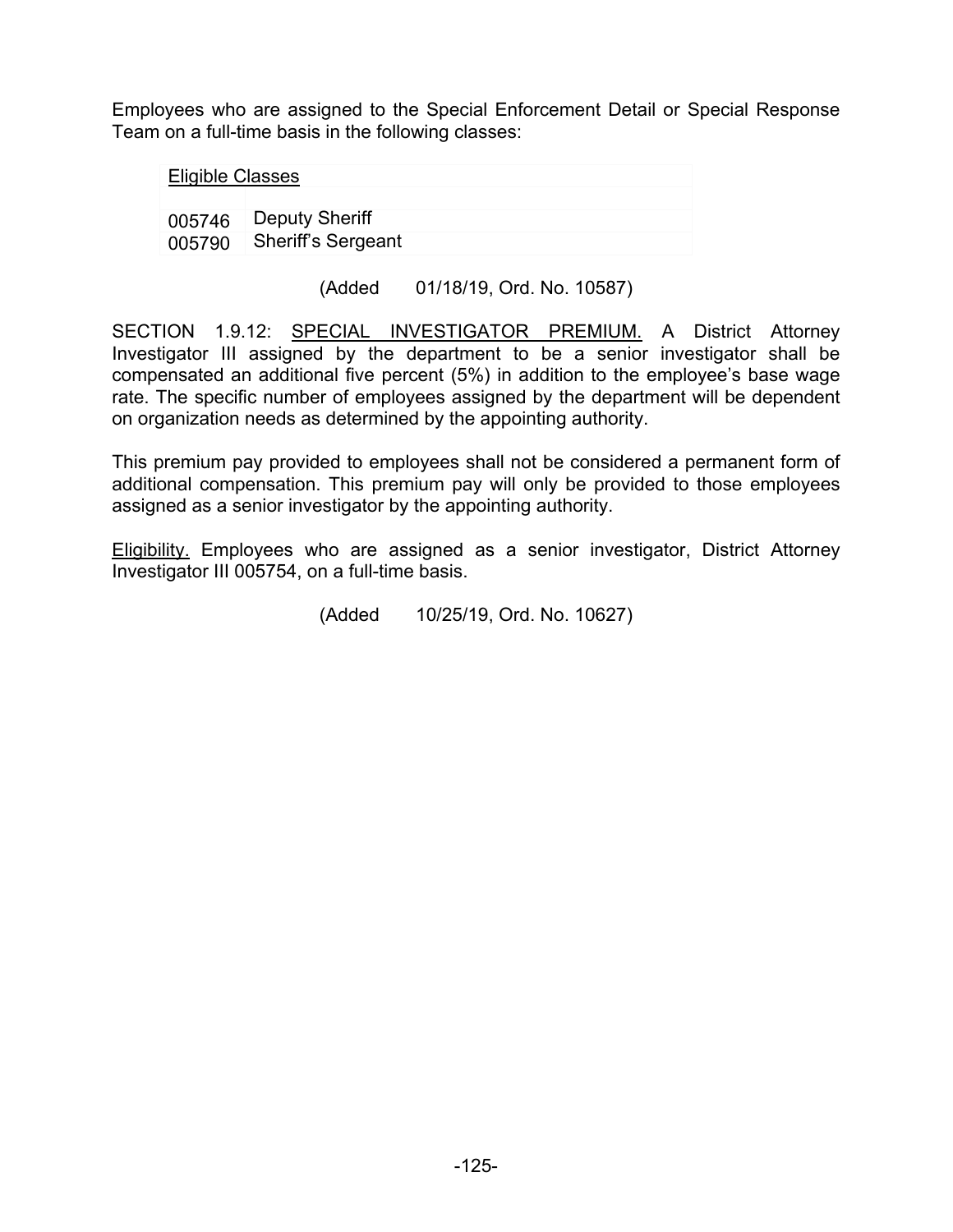This page is left blank to accommodate future changes.